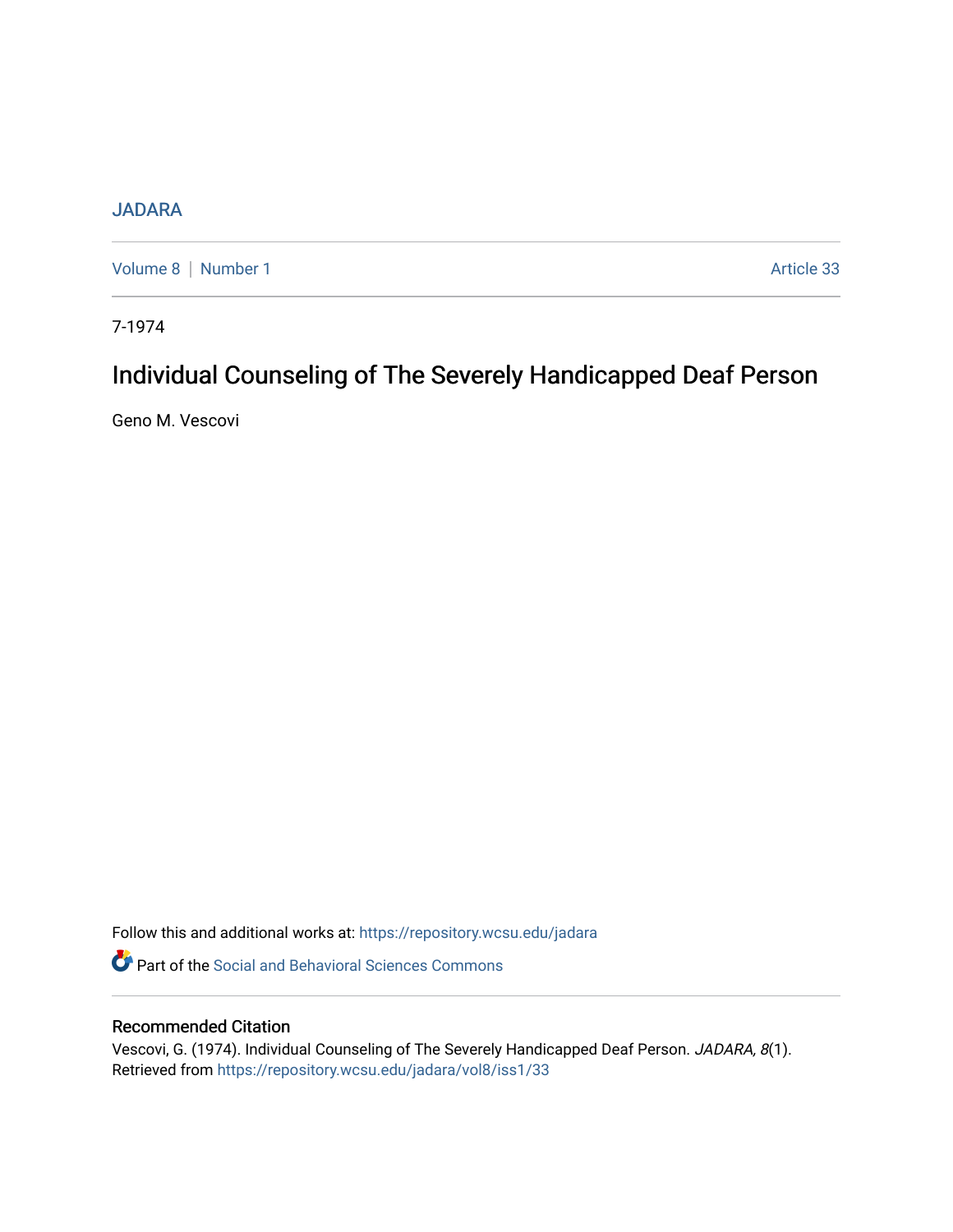## INDIVIDUAL COUNSELING OF THE SEVERELY HANDICAPPED DEAF PERSON

#### GENO M. VESCOVI

#### INTRODUCTION

This paper deals with counseling approaches and techniques that can be used effectively with the severely handicapped deaf person. I would like to briefly review what we have learned about this person from R.S.A.funded demonstration and other researches. This information, on the whole, is very sound; it is the prime source from which our counseling assumptions, approaches, and techniques should be derived.

#### CHARACTERISTICS

Our information is that, besides the presence of secondary disabilities such as mental retardation, cerebral palsy, visual problems, behavioral disorders, and others, the client suffers handicaps described as communication deficiencies, illiteracy (or low literacy), deficient social and emotional functioning, extreme dependence, poorly developed identity and self-concept, and vocational and work naivete (1,2,5,7,8,9).

Persons with such handicaps tend to expect failure and are prone to be passive and to under-invest in new tasks; their reality is virtually what they can see  $\ddot{\text{}}$  here and now. As a consequence, training and treatment experiences must be as functionally relevant to the person's immediate reality as possible; and a series of experiences over a long period of time and graduated in exposure and complexity, is required to help them achieve a reasonable control of their own lives.

#### APPROACHES

Approaches relevant to counseling the severely handicapped and suggested from this above information are that:

(1) The client often will need to receive many services; social, vocational, educational and psychological;

(2) Many people will indirectly, but most often directly influence and/or interact with the client during the provision of those services;

(3) A constant monitoring, even a coordination, of relevant services and people involved with them must be provided, thus allowing for informational, tactical and strategy exchanges to occur between a counselor, the client, the client's relatives and/or significant other persons interested in the client's welfare;

(4) The client must be accepted as he is, on his current level of functioning;

(5) Individual counseling of the client as one of several services offered is of vital importance; it is the central, the underpinning service and should contribute the most

1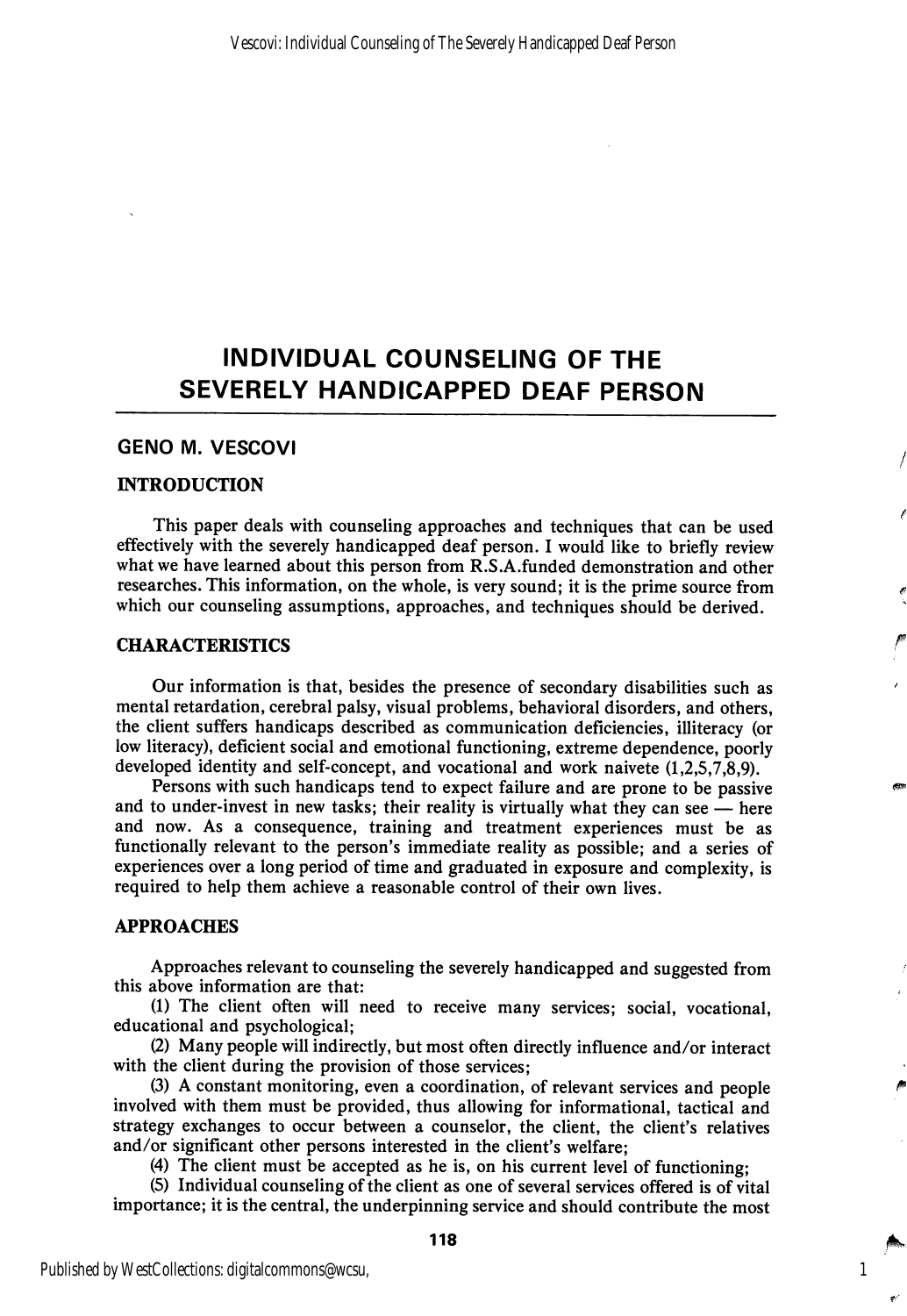toward the continuity and unification of all other services, and toward their desired outcomes;

(6) Individual counseling must be Reality Oriented; the client's "view of his world, i.e. his reality", must be understood while the realities of his environment are introduced to him.

#### ROLES AND TECHNIQUES

The service of individual counseling involves two basic roles for the counselor: he is first a "shaper"; second, he is a friend and confidant of the client.

As "shaper" the counselor acts on behalf of the client, representing the client's interests by sharing his knowledge of the client with other professionals, staff persons or family members; he has a hand in the planning, structuring, and to some extent, the implementation of client tasks and activities. His chief goals in this role are to make sure the others understand the client better so that their interventions are not contradictory but are relevant and effective; to be intimately familiar with what others are doing for the client and to the client so that he can communicate to the client some sense of what is going on, in effect, to help the client experience a measure of orderliness and purpose around him.

As "friend and confidant" the counselor interacts directly with the client. (This interaction is not necessarily characterized only by counselor/client conversation during structured "interviews" or "sessions"; it also includes, importantly, the counselor's being present with the client in and during different, sometimes informal, situations, activities and assignments engaged in by the client). The counselor is available and accessible, and he communicates by this a willingness to be with the client and an acceptance of him.

And, it is during these encounters between counselor and client that the most important work of counseling takes place, i.e., to help the client realize that he is growing, that he can confront some of his problems alone, when needed, and find solutions to them; that he can accept and feel comfortable with himself when alone and/or when in the presence of others; that he can take pleasure in and value achievement in employment. In sum, the counselor and the client together come to grips with the client's most serious handicaps: dependence, poor self-concept, and deficient social and emotional behavior.

#### PROCESS

To repeat, these hoped-for outcomes do not happen overnight, but over months, perhaps years. And, a counseling process over this period of time is unfolding. This "process" is anchored on the premise that significant communication between client and counselor has taken place. As crucial as this factor is, however, it (communica tion) should be viewed within a broader framework, such as outlined by Kaufer (7):

". . . . the availability of personnel with special communication skills is not a complete answer for many deaf clients: their deficiencies in language and concept development are so great that considerable effort must be devoted to improving their ability to comprehend and to communicate. The dimension of communication, therefore, is not simply one of interpreting or translating. It in cludes also an appreciation and understanding of deafness combined with specific knowledge of the communication patterns of deaf persons with low literacy and capacity for empathy and establishing rapport with such indi viduals" (p. 16).

Other elements in the counseling process are related to the following considerations: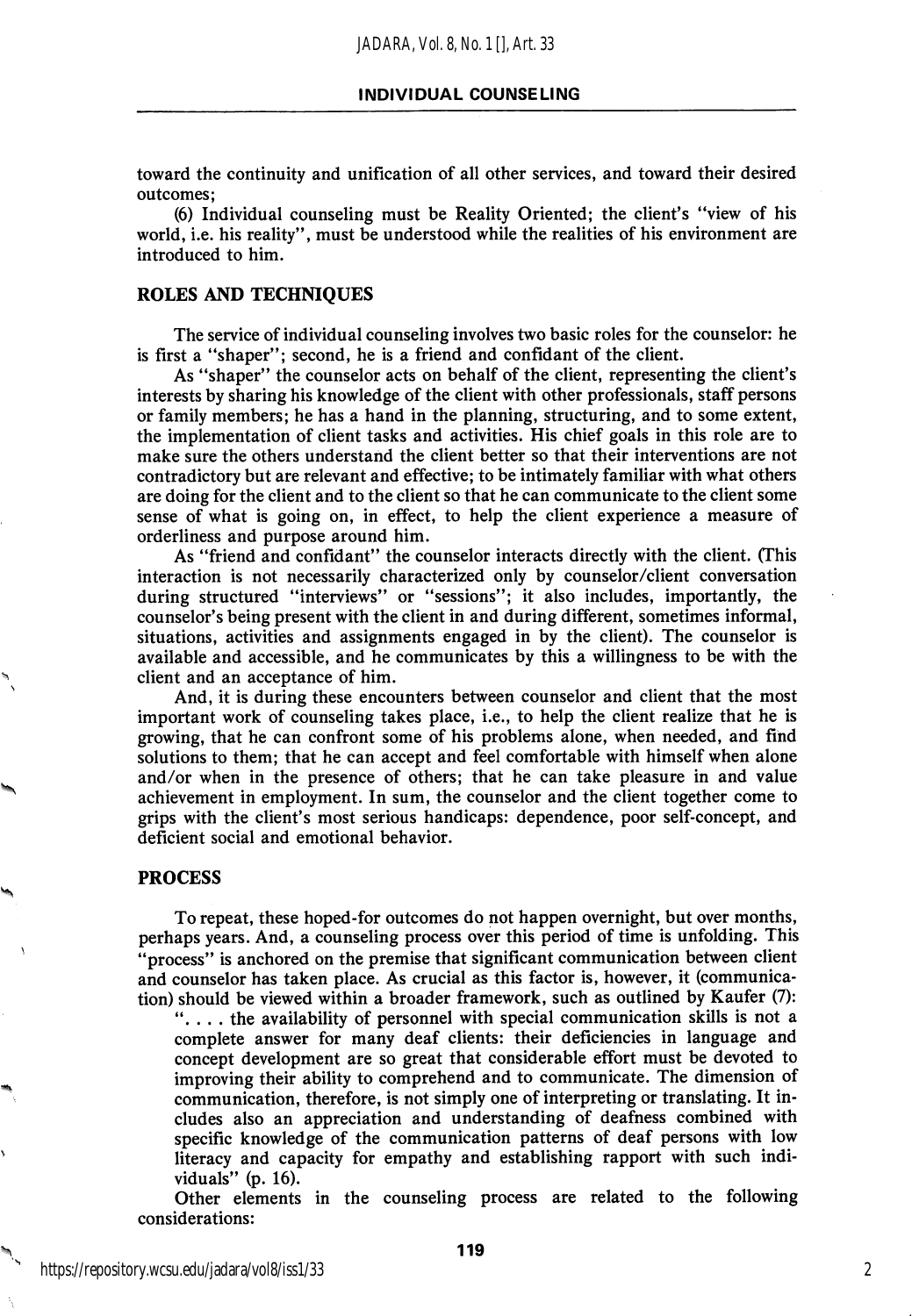#### INDIVIDUAL COUNSELING

(1) Awareness by counselor that failure has been a "way of life" for the client; that rehashing the client's previous failures and pointing out his current ones sets him up for the next failure, prompts him to court it;

(2) Recognition by counselor that the client must experience success, that success opportunities must be designed in small steps and intermediate goals;

(3) The client must know and understand what is expected from him; expectations must be realistic and positive but not exceeding the client's ability to live up to them;

(4) The client must be held to an accounting for his behavior, to accept responsibility for his actions and interpersonal relationships;

(5) That, for this client, engaging in required, structured and desirable behavior is more likely to result in improved attitudes; and that attempts to change client attitudes hoping this will lead to behavior change are not likely to be effective.

(6) The client must be treated as an important source of information about himself. . . and helped to realize that he is;

(7) Background and diagnostic information must be put together in such a way by the counselor that an overall concept of the client, i.e., of his salient handicaps and needs, is determined. The counselor must integrate or reject this data as it is his responsibility to build hypotheses of client problems and service needs.

This client is highly suggestible; often he is told (or comes to feel it from his observation of counselor behavior) that dubious treatments or mechanical aids recommended by others are "good for him" and therefore he should accept them, and does to no good purpose.

(8) Services: Specificity. . . the counselor arranges services of various kinds to be delivered at specific points in time and for specific purposes. Specificity and relevant sequencing of services are crucial factors in client growth.

(9) Counselor's use of services/treatments for his client by others, e.g., a workshop, tutoring, etc., must be characterized by continued counselor responsibility for client's progress; the counselor works with others for the sake of the client instead of "turning the client over" to others and thereby abdicating his responsibility.

#### **CONCLUSION**

Attending this conference are several people who in the course of their work have literally lived among and with severely handicapped deaf persons, e.g., Sid Hurwitz, Larry Stewart, Ed Carney, Edna Adler, Ann Maclntyre, Gary Blake, Allen Sussman, Ernest Hairston, Doug Watson, Doug Rice, Tim Milligan, Brian Bolton, Bob Gonzales and myself. I think the others would agree with me that there is no way that written words can adequately convey our true experiences as counselors to the severely handicapped. At best words convey the flavor of the experience but not its conviction.

For one thing, like the client we worked with, we had to experience a counseling "process" in order to understand it, and "process" had a different meaning for each of us although we all experienced certain elements common to each meaning. It was the aim of this paper to faithfully represent the flavor of those elements.

#### REFERENCES

1. Blake, G. An experiment in serving deaf adults in a comprehensive rehabilitation center (Final Report SRS Grant No. RD-1932-S) Little Rock: Arkansas Rehabilitation Service, 1970.

2. Bolton, B., A profile of the multiply handicapped deaf young adult. Journal of Rehabilitation of the Deaf,  $1972, 5(4), 7-11$ .